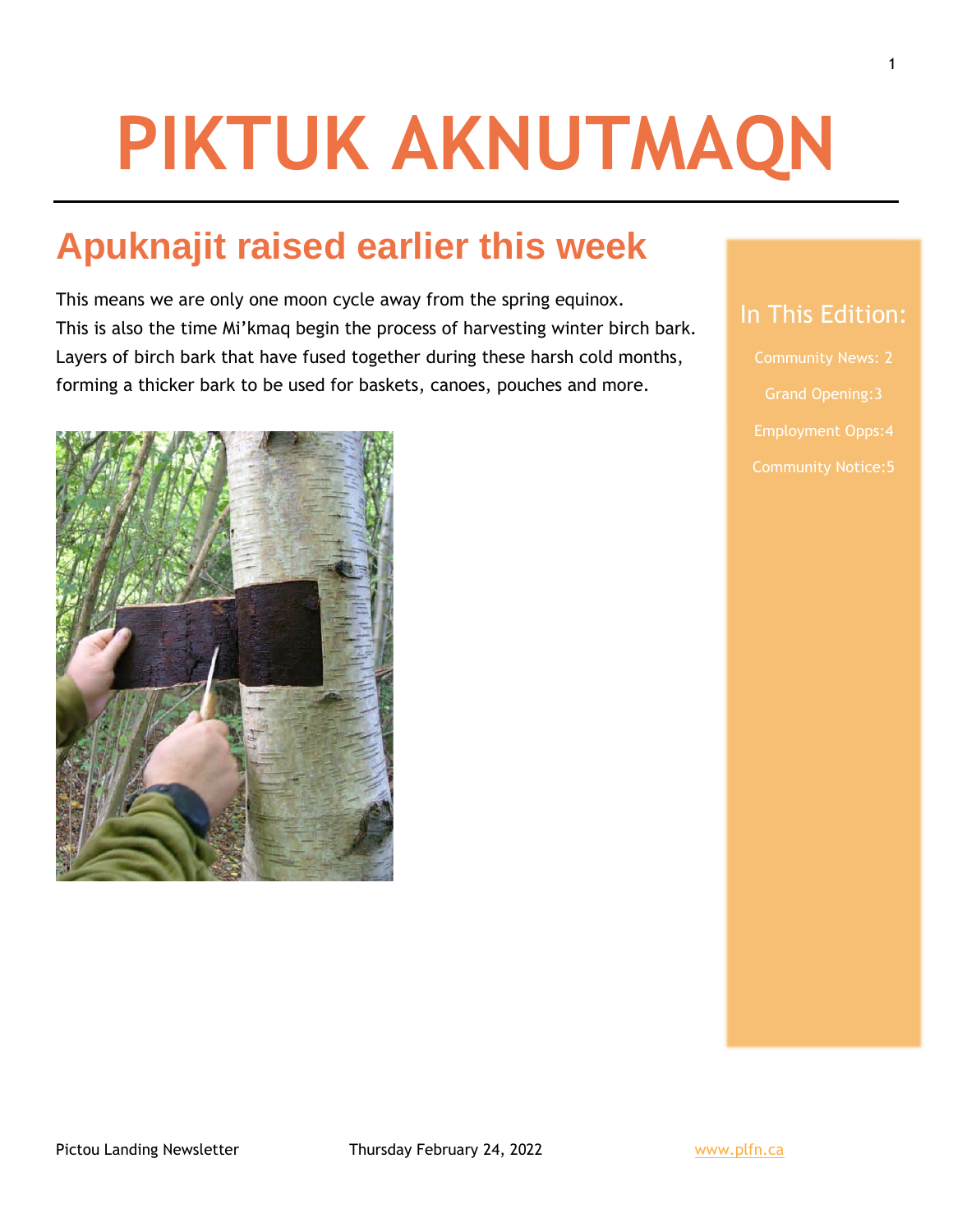

2

٦



| <b>Band Office Hours</b>                                                                                | <b>Health Centre Hours</b>                                                                            | <b>Garbage Day</b>                                                                                                                | <b>Chief &amp; Council</b><br><b>Meetings</b>                                                                                                                                                                           |
|---------------------------------------------------------------------------------------------------------|-------------------------------------------------------------------------------------------------------|-----------------------------------------------------------------------------------------------------------------------------------|-------------------------------------------------------------------------------------------------------------------------------------------------------------------------------------------------------------------------|
| Monday - Thursday<br>$9:00$ am - $4:00$ pm<br>Friday<br>$9:00$ am - $3:00$ pm<br>Closed for lunch hour. | Monday - Thursday<br>$9:00$ am - 4:00 pm<br>Friday<br>$9:00$ am - $3:00$ pm<br>Closed for lunch hour. | Collection is every<br>second Tuesday<br><b>Next Collection Date</b><br>is:<br>Tuesday March 8, 2022<br>Tuesday March 22,<br>2022 | The next Chief &<br>Council meeting is<br>Tuesday March 8.<br>To submit a letter or<br>request please email<br>janet@plfn.ca or<br>webmaster@plfn.ca or<br>you can drop off at<br>the front desk of the<br>Band Office. |
|                                                                                                         |                                                                                                       |                                                                                                                                   |                                                                                                                                                                                                                         |
| <b>VCM Hours</b>                                                                                        | <b>Wolf Den Hours</b>                                                                                 | <b>Pictou Landing Pantry</b><br><b>Hours</b>                                                                                      | <b>Fisheries Hours</b>                                                                                                                                                                                                  |
| Monday - Friday                                                                                         | Open 7 days a week                                                                                    | Tuesday                                                                                                                           | Monday - Thursday                                                                                                                                                                                                       |
| $7:00$ am - 11:00 pm                                                                                    | 9:00 am - Midnight                                                                                    | 1:00 pm $-3:00$ pm                                                                                                                | $9:00$ am - 4:00 pm                                                                                                                                                                                                     |
| Saturday- Sunday                                                                                        |                                                                                                       | Wednesday - Thursday                                                                                                              | Friday                                                                                                                                                                                                                  |
| $9:00$ am - 11:00 pm                                                                                    |                                                                                                       | $9:00$ am - $3:00$ pm                                                                                                             | $9:00$ am - $3:00$ pm                                                                                                                                                                                                   |
|                                                                                                         |                                                                                                       | 902.759.3805                                                                                                                      | Closed for lunch hour.                                                                                                                                                                                                  |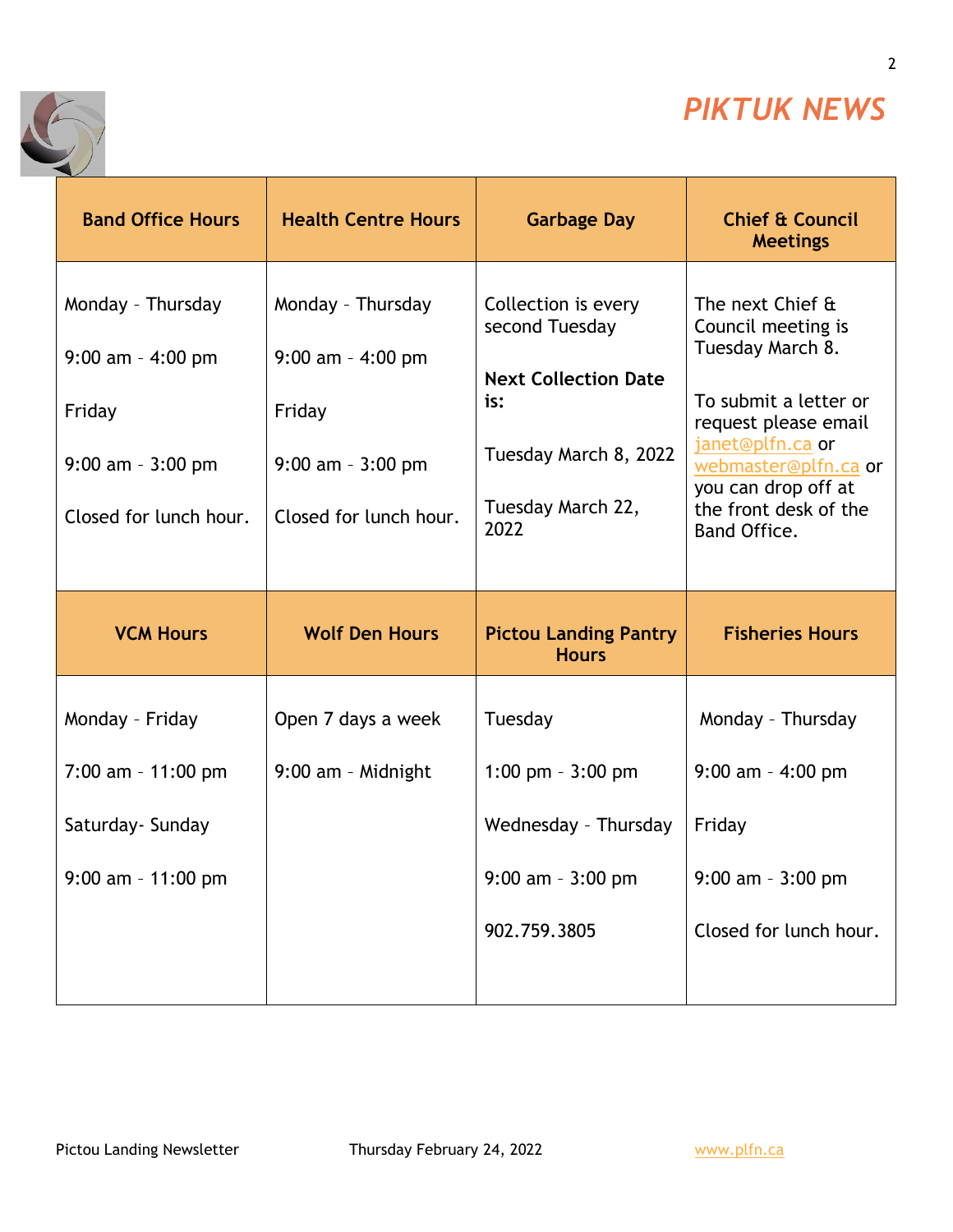## *PIKTUK NEWS*



WELALIOO TO EVERYONE WHO DONATED CLOTHING OR HELPED MAKE THIS POSSIBLE!

Starting today Thursday February 24, the staff at the Fisheries Compound Building will be giving away "THREE FREE" 10 lb bags of yellow potatoes to every home in our community! Go pick up your tapatats! Welalioq to PEI Farmers for supplying potatoes to communities and food banks across the country and Atlantic Canada.

Health Canada and the government of PEI have cleared these potatoes for consumption and therefore did not want to see this food go to waste! For Band Members living out of the community go check out the fisheries compound today for some tapatats also!



**PICK UP TODAY AT THE FISHERIES COMPOUND BUILDING** 

Pictou Landing Newsletter Thursday February 24, 2022 Www.plfn.ca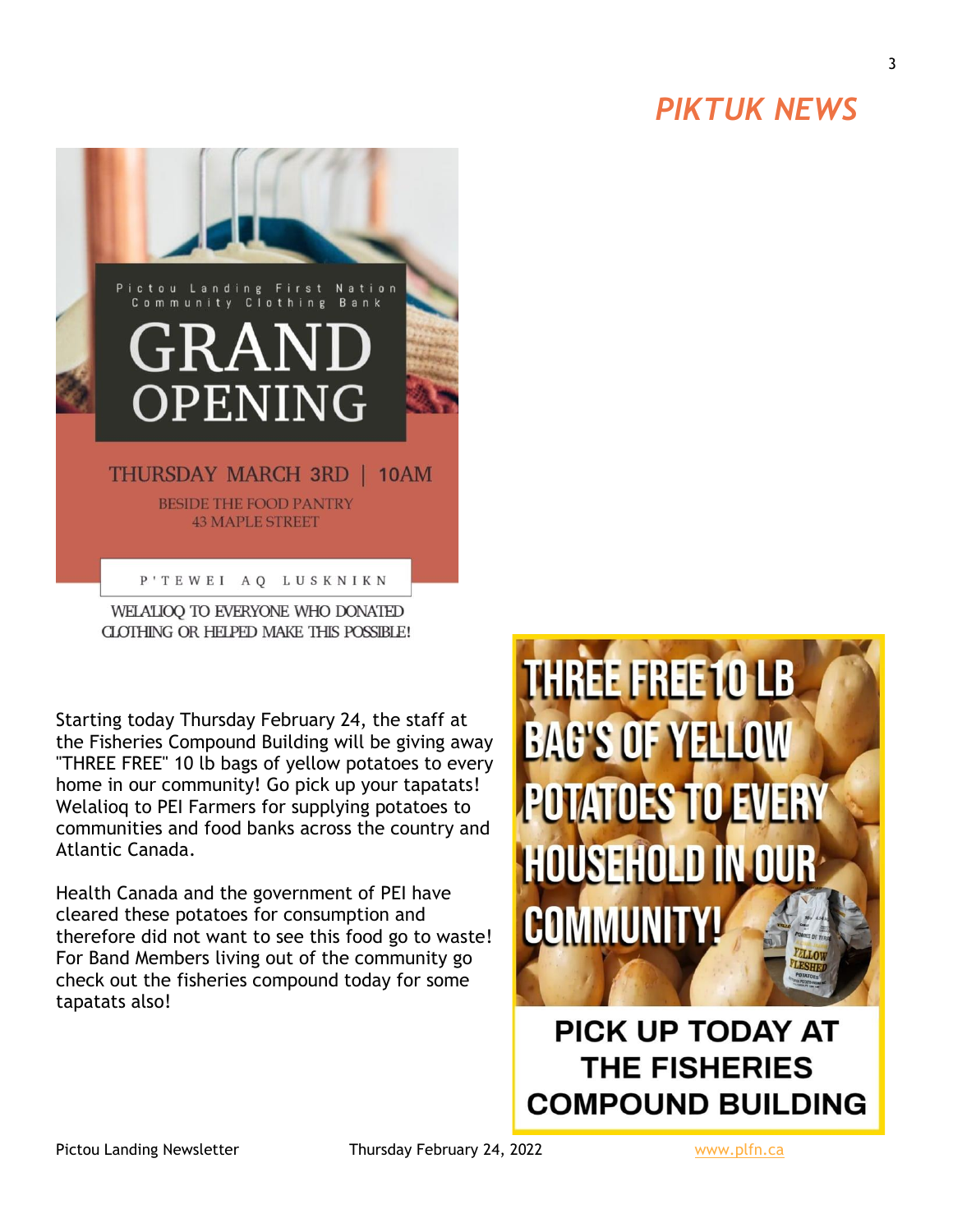## *PIKTUK EMPLOYMENT OPPORTUNITES:*

#### **Job Title: Nurse Practitioner Part time contract positions consisting of 1-3 days a week for 18 months.**

#### **Job Opportunity Details:**

This position could be filled by multiple NP's with ability to work 1 day each.

Pictou Landing First Nations is seeking Nurse Practitioners who would like to work in community 1-3 days per week to provide services to community members who do not have a Family Physician. Pictou Landing First Nations is a Mi'kmaq community of approximately 600 people on the Northumberland Strait in Nova Scotia. Pictou Landing is located approximately 15 minutes from New Glasgow. Pictou Landing Health Center supports the community though primary care, public health, Mental health supports and prevention programs. Nurse Practitioners will work in partnership with the other staff of the Health Center to provide holistic care to community members.

#### **Responsibilities:**

Nurse Practitioners (NP) will provide comprehensive and coordinated care to Pictou Landing First Nation community members. The NP partners with other health care services in community such as nurses, mental health supports or maternal child health supports and complements other members of the health care team for the achievement of person and family centred care, assessment, diagnosis, treatment, monitoring and evaluation of patient health and treatment outcomes, screening and health promotion, early detection of illness and disease, chronic disease management, continuity and coordination of care and enhanced access to programs, services and community resources

#### **Qualifications:**

Masters of Nursing – Advanced Nursing Practice stream or equivalent nurse practitioner program

Current registration as a Nurse Practitioner – Family/ All Ages, and in good standing with College of Registered Nurses of Nova Scotia (CRNNS), or eligible.

Recent experience working in a Nurse Practitioner role with family of all ages preferred

Experience working within a First Nation community preferred

Compensation Hourly or Daily rates will be in line with the NS Health pay scale travel to community will be supported.

Application Deadline: Open until the position is filled

#### **Please send Resume and Cover Letter to:**

Katie Paul, Human Resources

6533 Pictou Landing Road

Fisher's Grant, NS B0K 1X0

Or via email at [katie.p@plfn.ca](mailto:katie.p@plfn.ca)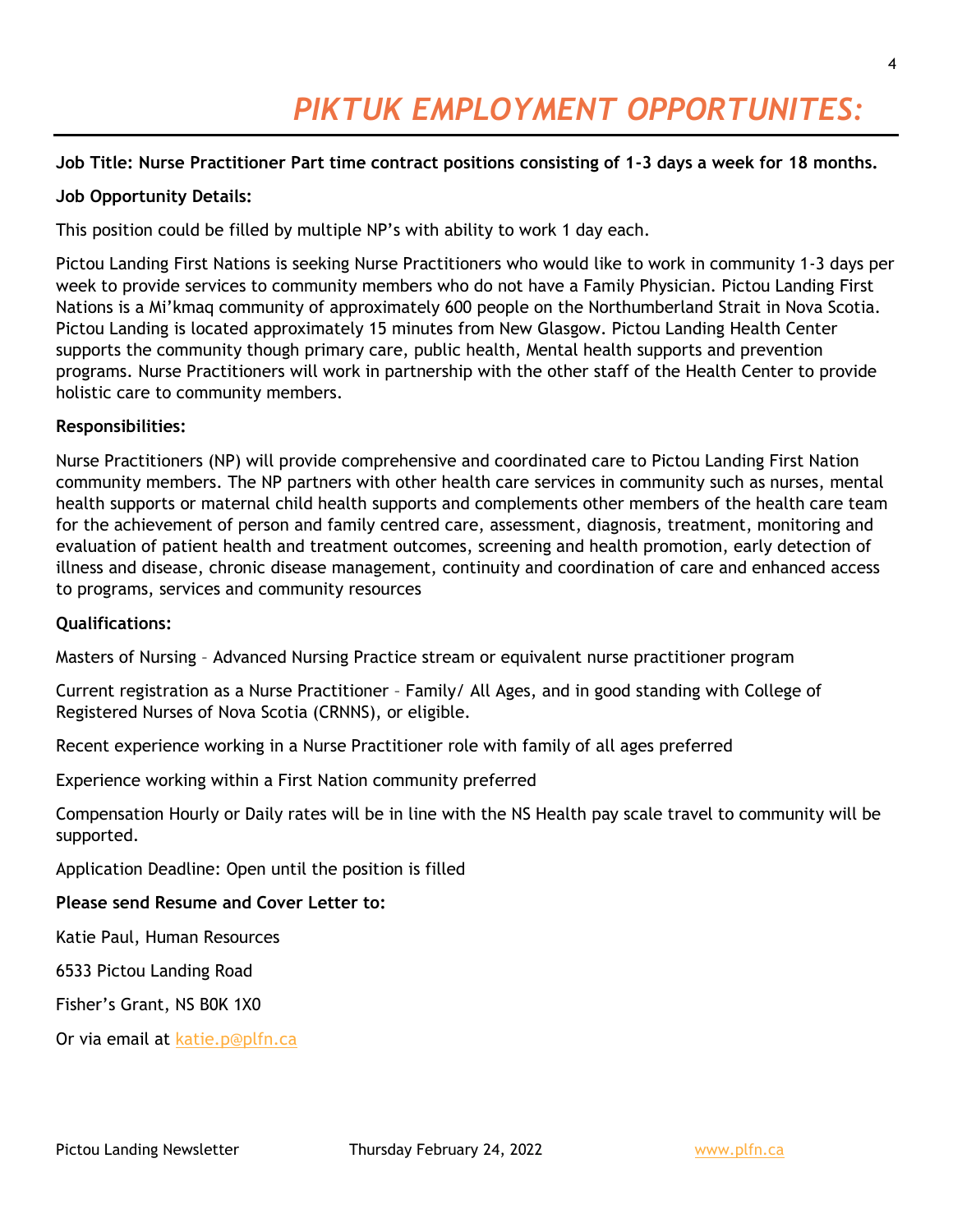## **Boat Harbour Remediation Project – Community Meeting**

A community meeting will be held on March 3, 2022 from 5:00 p.m. to 6:45 p.m. to provide information on the Federal environmental assessment (EA) for the Boat Harbour Remediation Project (BHR Project). Pictou Landing First Nation community members will have the opportunity to ask the Impact Assessment Agency of Canada (Agency), Federal experts and Nova Scotia Lands Inc. (NS Lands) questions.

The meeting will be held virtually through ZOOM. To join the meeting:

**https://us02web.zoom.us/j/88635620926?pwd=MGFDR1ZiYmpXc0Z5WDlwRTdDdE9Ldz09**

#### **Meeting ID: 886 3562 0926**

#### **Passcode: 423013**

| <b>Time</b> |                                                                                                                             | <b>Speaker/Presenter</b>                      |
|-------------|-----------------------------------------------------------------------------------------------------------------------------|-----------------------------------------------|
| 5:00 p.m.   | Welcome                                                                                                                     | Chief Andrea Paul/Agency                      |
|             | Opening prayer and comments                                                                                                 | Chief Andrea Paul                             |
| 5:10 p.m.   | Presentation: overview and update on the<br>progress of the federal environmental<br>assessment process for the BHR Project | Agency                                        |
| 5:30 p.m.   | Q&A on the EA process                                                                                                       | <b>PLFN</b> Community members                 |
| 5:45 p.m.   | Presentation: overview of BHR Project                                                                                       | Nova Scotia Lands Inc.                        |
| $6:05$ p.m. | Q&A on BHR Project                                                                                                          | <b>PLFN</b> Community members                 |
| 6:30 p.m.   | Closing comments                                                                                                            | Chief Andrea Paul/Nova<br>Scotia Lands/Agency |
|             | Closing prayer                                                                                                              | Chief Andrea Paul                             |
| $6:45$ p.m. | Meeting adjourned                                                                                                           |                                               |

#### **Proposed Agenda:**

To register for your meal gift card and to have the link emailed to you can contact Kara at [Kara.b@plfn.ca.](mailto:Kara.b@plfn.ca)

If you are not able to attend and have a question, please contact Kara and she will be sure to pass it along to the presenters.